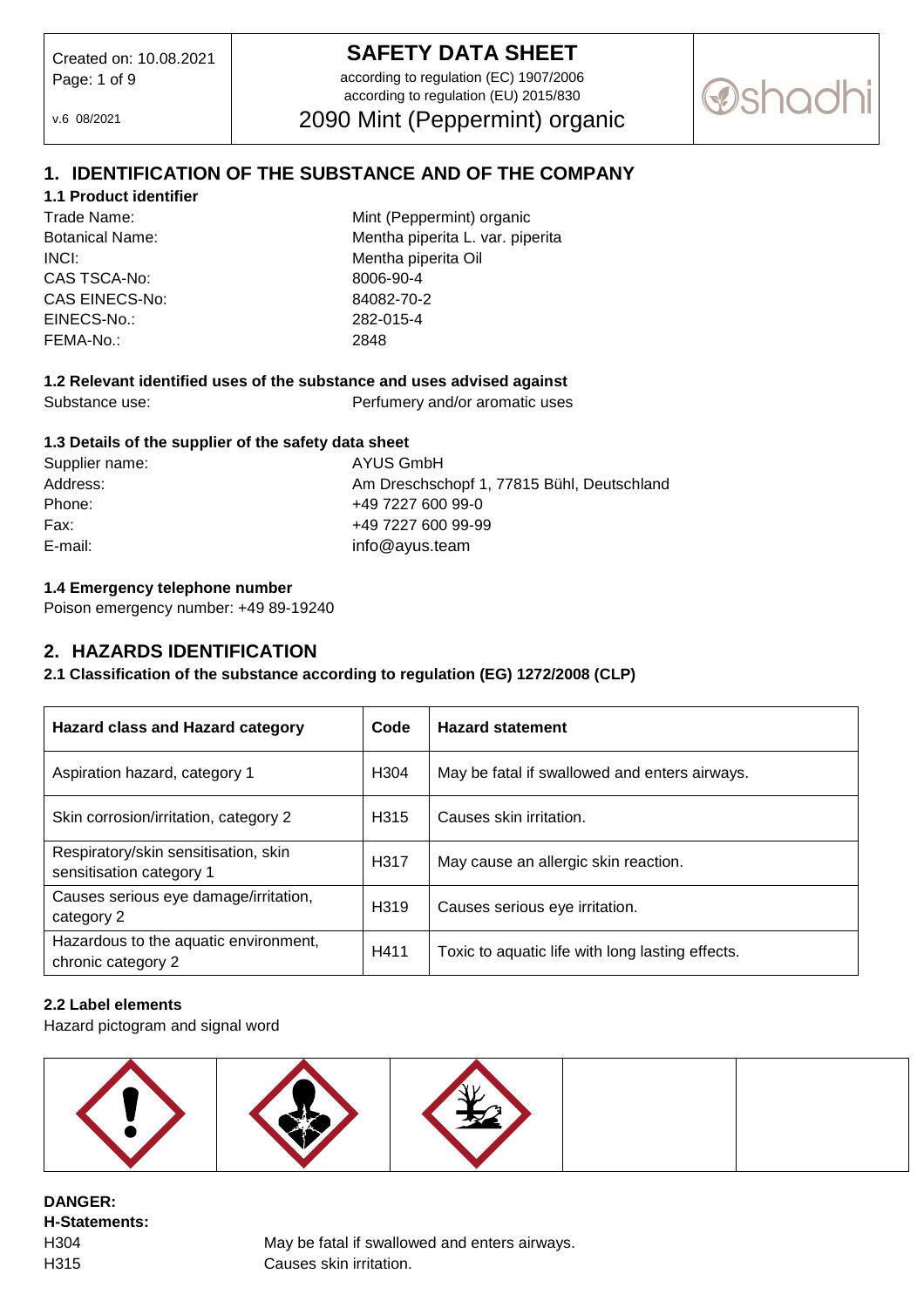| H317                                      | May cause an allergic skin reaction.                                                   |
|-------------------------------------------|----------------------------------------------------------------------------------------|
| H <sub>3</sub> 19                         | Causes serious eye irritation.                                                         |
| H411                                      | Toxic to aquatic life with long lasting effects.                                       |
| <b>P-Statements:</b>                      |                                                                                        |
| <b>Prevention:</b>                        |                                                                                        |
| P <sub>261</sub>                          | Avoid breathing dust /fume /gas /mist /vapours /spray.                                 |
| P <sub>262</sub>                          | Do not get in eyes, on skin, or on clothing.                                           |
| P <sub>264</sub>                          | Wash thoroughly after handling.                                                        |
| P273                                      | Avoid release to the environment.                                                      |
| P <sub>280</sub>                          | Wear protective gloves/protective clothing/eye protection/face protection/hearing      |
| protection/                               |                                                                                        |
| Response:                                 |                                                                                        |
| P301+P310                                 | IF SWALLOWED: Immediately call a POISON CENTER or doctor /physician.                   |
| P302+P352                                 | IF ON SKIN: Wash with plenty of soap and water.                                        |
| P305+P351+P338                            | IF IN EYES: Rinse cautiously with water for several minutes. Remove contact lenses, if |
| present and easy to do. Continue rinsing. |                                                                                        |
| P321                                      | Specific treatment (see on this label).                                                |
| P331                                      | Do NOT induce vomiting.                                                                |

#### **Ingredient Concentration Registration-N. CLP-Classification** 1,8-Cineol (Eucalyptol) 2 - 15 % CAS-No: 470-82-6 EINECS-No: 207-431-5 Flam. Liq. 3, H226 Skin Sens. 1, H317 beta-Caryophyllene 1 - 5 % CAS-No: 87-44-5 EINECS-No: 201-746-1 , beta-Pinene < 2 % CAS-No: 127-91-3 EINECS-No: 204-872-5 Flam. Liq. 3, H226 Asp. Tox. 1, H304

# **2.3 Other Hazards**

**Storage:** 

**Disposal:** 

Allergens (according to regulation (EC) No 1223/2009 on cosmetic products)

P332+P313 **If skin irritation occurs: Get medical advice /attention.** 

P337+P313 If eye irritation persists: Get medical advice /attention. P362 Take off contaminated clothing and wash before reuse.

P363 Wash contaminated clothing before reuse.

P391 Collect spillage.

P405 Store locked up.

P333+P313 If skin irritation or rash occurs: Get medical advice /attention.

P403+P233 Store in a well-ventilated place. Keep container tightly closed.

P501 Dispose of contents/container in accordance with local regulation.

| <b>Allergens</b> | <b>Concentration</b> |
|------------------|----------------------|
| Eugenol          | < 0.1 %              |
| Geraniol         | < 0.1 %              |
| Citronellol      | < 0.1 %              |
| Citral           | < 0.1 %              |
| Benzyl Alcohol   | < 0.1 %              |
| Linalool         | $< 1 \%$             |
| Limonene         | $< 5 \%$             |

# **3. COMPOSITION / INFORMATION ON INGREDIENTS**

#### **3.1 Substances**

**Chemical Identification:** Mentha piperita L. var. piperita oil (100% natural essential oil)

#### **Hazardous constituent: according to EG-Regulation 1272/2008 (CLP)**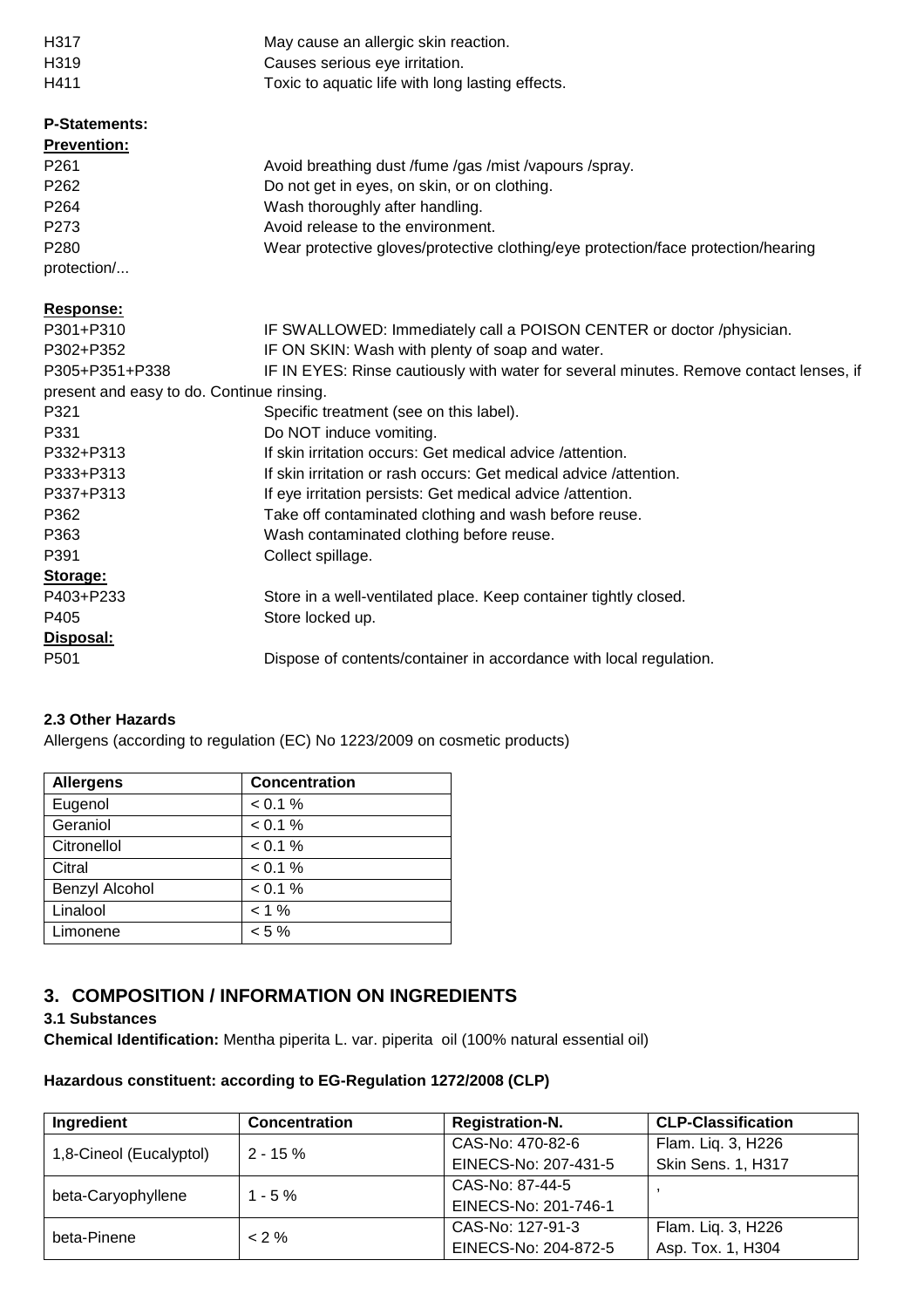|                 |             |                                    | Skin Irrit. 2, H315       |
|-----------------|-------------|------------------------------------|---------------------------|
|                 |             |                                    | Skin Sens. 1, H317        |
|                 |             |                                    | Aquatic Acute 1, H400     |
| Germacrene-D    | $< 2 \%$    | CAS-No: 37839-63-7<br>EINECS-No: / | $\overline{\phantom{a}}$  |
|                 |             | CAS-No: 491-07-6                   | Flam. Liq. 3, H226        |
|                 |             | EINECS-No: 207-727-4               | Skin Irrit. 2, H315       |
| Isomenthone     | $1 - 10%$   |                                    | Skin Sens. 1, H317        |
|                 |             |                                    | Aquatic Chronic 3, H412   |
|                 |             | CAS-No: 138-86-3                   | Flam. Liq. 3, H226        |
|                 |             | EINECS-No: 205-341-0               | Skin Irrit. 2, H315       |
| Limonene        | $2 - 5%$    |                                    | <b>Skin Sens. 1, H317</b> |
|                 |             |                                    |                           |
|                 |             |                                    | Aquatic Chronic 1, H410   |
|                 |             | CAS-No: 78-70-6                    | Skin Irrit. 2, H315       |
| Linalool        | $< 1 \%$    | EINECS-No: 201-134-4               | Skin Sens. 1, H317        |
|                 |             |                                    | Eye Irrit. 2, H319        |
|                 | $1 - 9%$    | CAS-No: 494-90-6                   | Acute Tox. 4, H302        |
| Menthofuran     |             | EINECS-No: 207-795-5               | Skin Irrit. 2, H315       |
|                 |             |                                    | Eye Irrit. 2, H319        |
|                 |             |                                    | Aquatic Chronic 2, H411   |
|                 | $30 - 57%$  | CAS-No: 89-78-1                    | Skin Irrit. 2, H315       |
| Menthol         |             | EINECS-No: 201-939-0               | Eye Dam. 1, H318          |
|                 |             |                                    | STOT SE 3, H335           |
|                 | $11 - 36 %$ | CAS-No: 10458-14-7                 | Acute Tox. 4, H302        |
|                 |             | EINECS-No: 233-944-9               | Eye Irrit. 2, H319        |
| Menthone        |             |                                    | Resp. Sens. 1, H334       |
|                 |             |                                    | Aquatic Chronic 3, H412   |
|                 |             | CAS-No: 16409-45-3                 | Aquatic Chronic 2, H411   |
| Menthyl acetate | $4 - 10%$   | EINECS-No: 240-459-6               |                           |
| Neomenthol      |             | CAS-No: 3623-51-6                  | Skin Irrit. 2, H315       |
|                 | $2 - 10%$   | EINECS-No: 222-824-1               |                           |
|                 |             | CAS-No: 89-82-7                    | Acute Tox. 4, H302        |
|                 | $2 - 13%$   | EINECS-No: 201-943-2               | Carc. 2, H351             |
| Pulegone        |             |                                    |                           |
|                 |             |                                    | Aquatic Chronic 3, H412   |

# **4. FIRST AID MEASURES**

# **4.1 Description of first aid measures**

| <b>Excessive inhalation:</b> | Remove to fresh air environment – summon a physician immediately.                   |
|------------------------------|-------------------------------------------------------------------------------------|
| <b>Skin contact:</b>         | Wash contaminated skin with copious amounts of water and soap. Remove contaminated  |
|                              | clothes and wash them before reuse. Summon a physician, if an irritation appears.   |
| Eye contact:                 | Wash contaminated skin with copious amounts of water for at least 10 minutes – open |
|                              | eyelids forcibly. Summon a physician immediately.                                   |
| Ingestion:                   | Dilute with water. Do not induce vomiting. Contact physician.                       |

# **4.2 Most important symptoms and effects, both acute and delayed**

No further details.

#### **4.3 Indication of any immediate medical attention and special treatment needed**

Contact a poison specialist immediately if large quantities have been ingested or inhaled.

# **5. FIREFIGHTING MEASURES**

# **5.1 Extinguishing media**  Advised extinguisher: Use CO<sub>2</sub>, dry powder, fire extinguisher or foam. **Unadvisable extinguisher:** Direct jet of water.

# **5.2 Special hazards arising from the substance or mixture**

Avoid breathing vapours and smokes produced by fire. Burning will cause strong smoke and soot.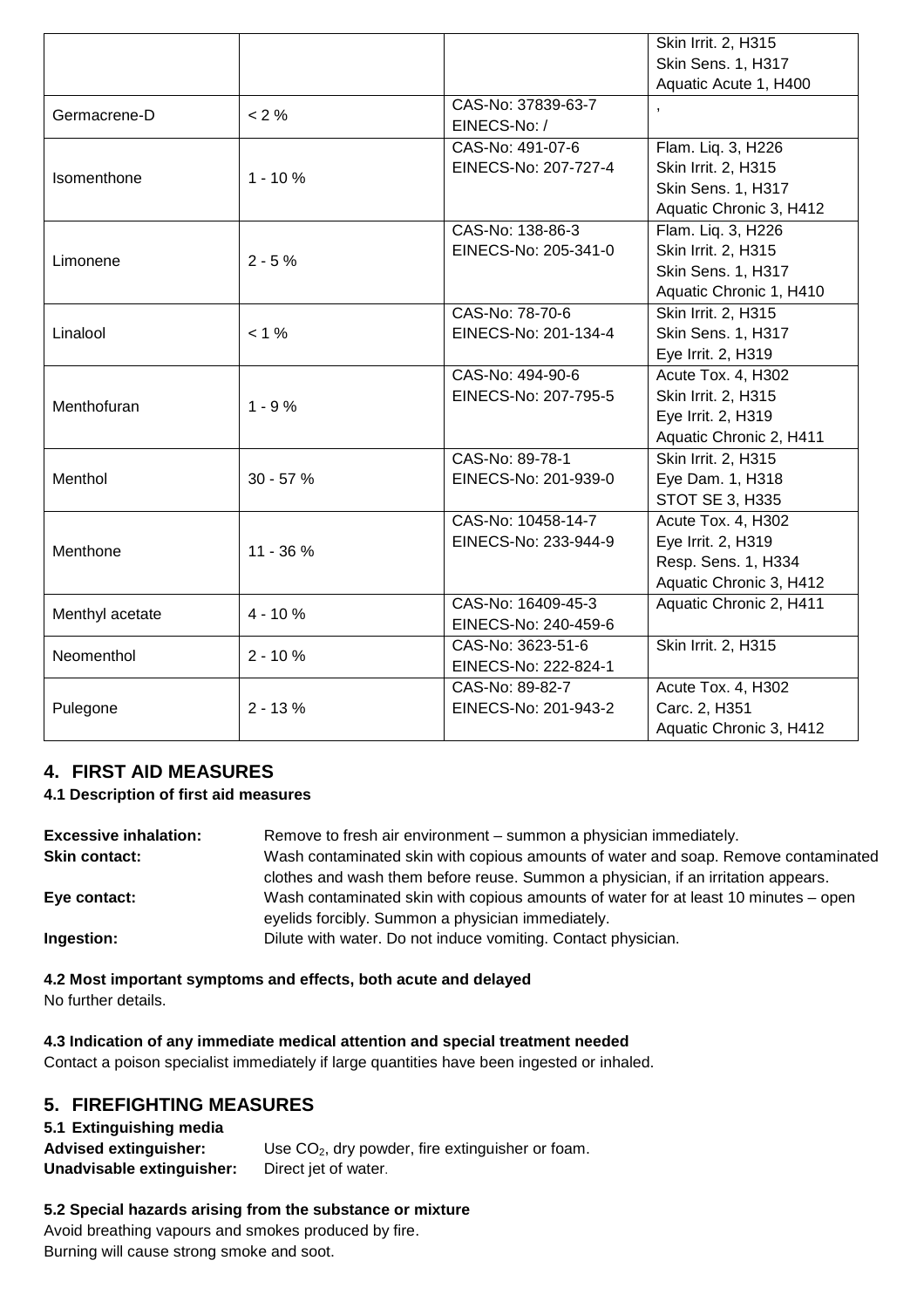#### **5.3 Advice for firefighters**

Do not attempt to fight the fire with water, which tends to feed rather than smother the flames. Essential oils have the ability to float on water and this causes the fire to propagate more quickly.

Small fires can be smothered by covering with earth, sand or a blanket.

# **6. ACCIDENTAL RELEASE MEASURES**

#### **6.1 Personal precautions, protective equipment and emergency procedures**

Avoid skin, eye and clothes contact. There is a risk of sliding caused by the leaked product. Ventilate well spilling area. Keep away from sources of ignition.

#### **6.2 Environmental precautions**

Avoid dispose into drainage, sewer system or in any natural environment. Dispose binding material, cloths and sponges according to the national law.

#### **6.3 Methods and material for containment and cleaning up**

Use of absorbent material (e.g. sand, diatomaceous earth).

#### **6.4 Reference to other sections**

Please see section 8 and 13.

# **7. HANDLING AND STORAGE**

#### **7.1 Precautions for safe handling**

Ventilate the storage and preparation warehouse/laboratory. Avoid eating, drinking and smoking in the places where products are stored and treated. Manipulate with caution to avoid any projection particularly in eyes and on mucous membranes. Do not expose vapors to the flame or quite other source of ignition. Do not inhale warm vapors.

#### **7.2 Conditions for safe storage, including any incompatibilities**

It is recommended to keep the product in a water-tight and air-tight container. Keep away from heat and sunlight. Store in a cool and good ventilated area.

#### **7.3 Specific end uses**

No specific.

# **8. EXPOSURE CONTROLS / PERSONAL PROTECTION**

#### **8.1. Control parameters**

Please pay attention to the usual precautionary measures with the contact of essential oils. Use good hygiene practice: Please wash before contact, before eating and at the end of the working day.

| 8.2 Exposure controls          |                                                     |
|--------------------------------|-----------------------------------------------------|
| Personal protective equipment: |                                                     |
| <b>Breathing protection:</b>   | Use in well aired areas.                            |
| Eye protection:                | Safety glasses.                                     |
| Hand protection:               | Protecting gloves.                                  |
| <b>Skin protection:</b>        | Avoid skin contact. Protective suit should be worn. |

# **9. PHYSICAL AND CHEMICAL PROPERTIES**

#### **9.1 Information on basic physical and chemical properties**

| Color:                                   | colorless to light yellow or greenish |
|------------------------------------------|---------------------------------------|
| Appearance:                              | oily liquid                           |
| Odor:                                    | characteristic                        |
| pH-value:                                | $5-6$                                 |
| Flash point:                             | $65^{\circ}$ C                        |
| Water solubility:                        | Insoluble                             |
| Steam pressure:                          | Unavailable                           |
| Initial boiling point and boiling range: | Unavailable                           |
| Relative density at 20 °C:               | $0,894 - 0,916$                       |
| Refractive index at 20°C:                | $1,456 - 1,51$                        |
| Optical rotation at 20°C:                | $-30^{\circ}$ to $-10^{\circ}$        |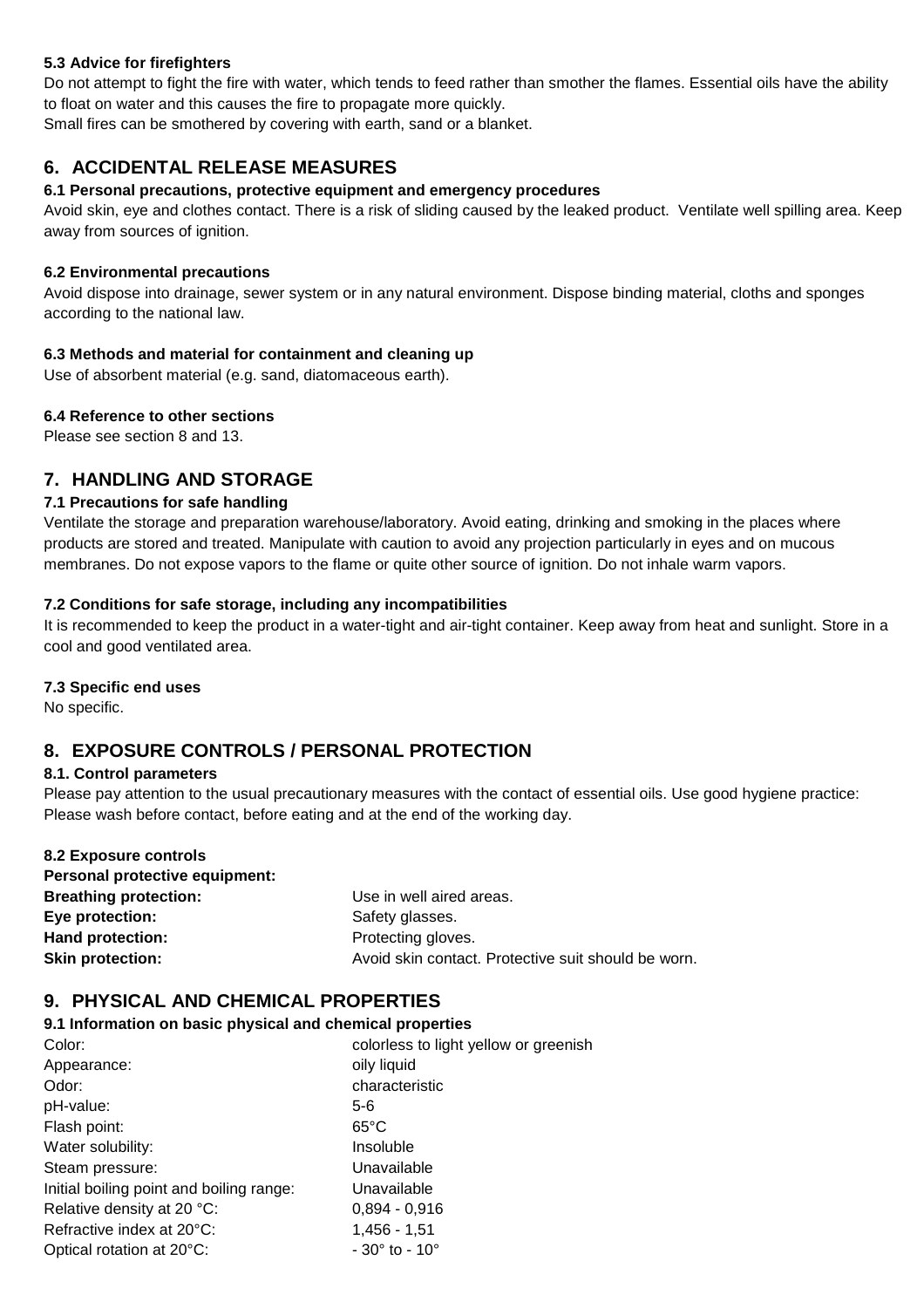#### **9.2 Other information:**

Main components: Mentha piperita Oil, Benzyl Alcohol, Citral, Citronellol, Eugenol, Geraniol, Limonene, Linalool

# **10. STABILITY AND REACTIVITY**

#### **10.1 Reactivity**

This product is stable under normal usage conditions.

#### **10.2. Chemical stability**

This product is stable under normal usage conditions.

#### **10.3 Possibility of hazardous reactions**

None according to our knowledge.

#### **10.4 Conditions to avoid**

Do not expose to high temperature or ignition.

#### **10.5 Incompatible materials**

Avoid flammable materials, PVC.

#### **10.6 Hazardous decompositions products**

Nothing in proper storage conditions.

# **11. TOXICOLOGICAL INFORMATION**

#### **11.1 Information on toxicological effects**

Toxicological specifications of the important substances:

| <b>Chemical description</b> | Oral LD50         | <b>Dermal LD50</b>       | <b>Inhalation LC50</b> |
|-----------------------------|-------------------|--------------------------|------------------------|
| 1,8-Cineol (Eucalyptol)     | 2.480 mg/kg (rat) |                          |                        |
| beta-Caryophyllene          |                   |                          |                        |
| beta-Pinene                 | 4.700 mg/kg (rat) |                          |                        |
| Germacrene-D                |                   |                          |                        |
| Isomenthone                 |                   |                          |                        |
| Limonene                    | 5.300 mg/kg (rat) |                          |                        |
| Linalool                    | 2.790 mg/kg (rat) | 5.610 mg/kg (rabbit)     |                        |
| Menthofuran                 |                   |                          |                        |
| Menthol                     | 3.300 mg/kg (rat) | $> 5.000$ mg/kg (rabbit) |                        |
| Menthone                    |                   |                          |                        |
| Menthyl acetate             | 7.620 mg/kg (rat) | $> 5.000$ mg/kg (rabbit) |                        |
| Neomenthol                  |                   |                          |                        |
| Pulegone                    |                   |                          |                        |

#### **Skin corrosion/irritation:**

H315 Causes skin irritation.

#### **Serious eye damage/irritation:**

H319 Causes serious eye irritation.

#### **Respiratory or skin sensitization:**

H317 May cause an allergic skin reaction.

#### **Aspiration hazard:**

H304 May be fatal if swallowed and enters airways.

#### **Germ cell mutagenicity:**

No significant effects or critical hazards.

#### **Carcinogenicity:**

No significant effects or critical hazards.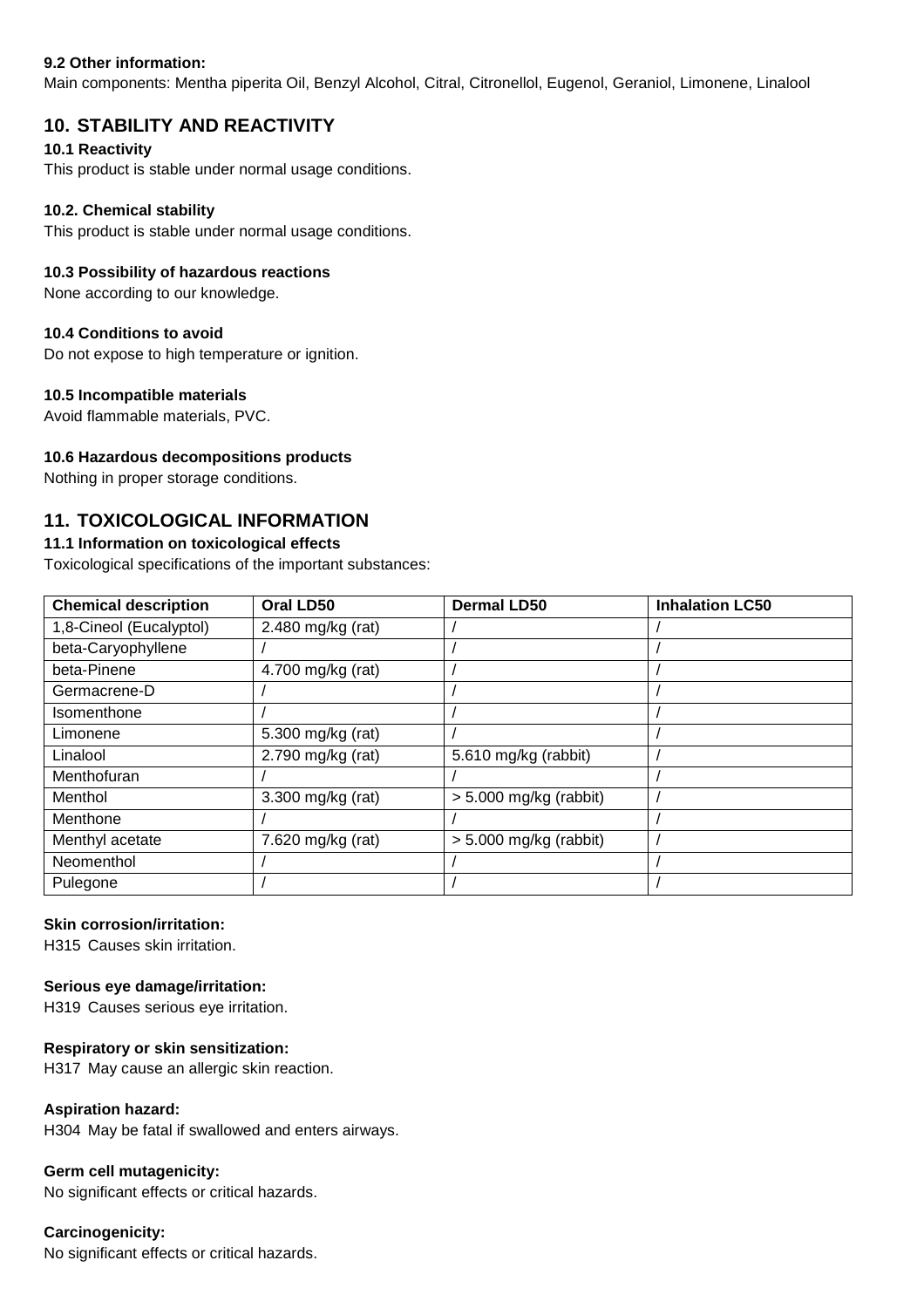#### **Reproductive toxicity:**

No significant effects or critical hazards.

#### **STOT-single exposure**

Unavailable data.

#### **STOT-repeated exposure**

Unavailable data.

# **Information on likely routes of exposure**

Unavailable data.

#### **Symptoms related to the physical, chemical and toxicological characteristics**  Unavailable data.

# **Delayed and immediate effects as well as chronic effects from short and long-term exposure**

Unavailable data.

# **12. ECOLOGICAL INFORMATION**

#### **12.1 Toxicity**

Use product only referred of good laboratory practice (GLP) to insure that it is not released into the environment. According to regulation 1272/2008:

H411 Toxic to aquatic life with long lasting effects.

# **Daphnies toxicity (EC50):**

No further relevant information available.

#### **12.2 Persistence and degradability**

No further relevant information available.

# **12.3 Bioaccumulative potential**

**Bioconcentration factor (BCF):** 

No further relevant information available.

# **Partition coefficient n-octanol / water (log KO/W)**

No further relevant information available.

# **12.4 Mobility in soil**

No further relevant information available.

# **12.5 Results of PBT and vPvB assessment**

No further relevant information available.

#### **12.6 Other adverse effects**

No further relevant information available.

# **13. DISPOSAL CONSIDERATION**

# **13.1 Waste treatment methods**

Waste should be recycled or disposed of according to the legislation in force, preferably by an approved recycling or waste treatment company.

# **14. TRANSPORT INFORMATION**

**14.1 UN-number**  1266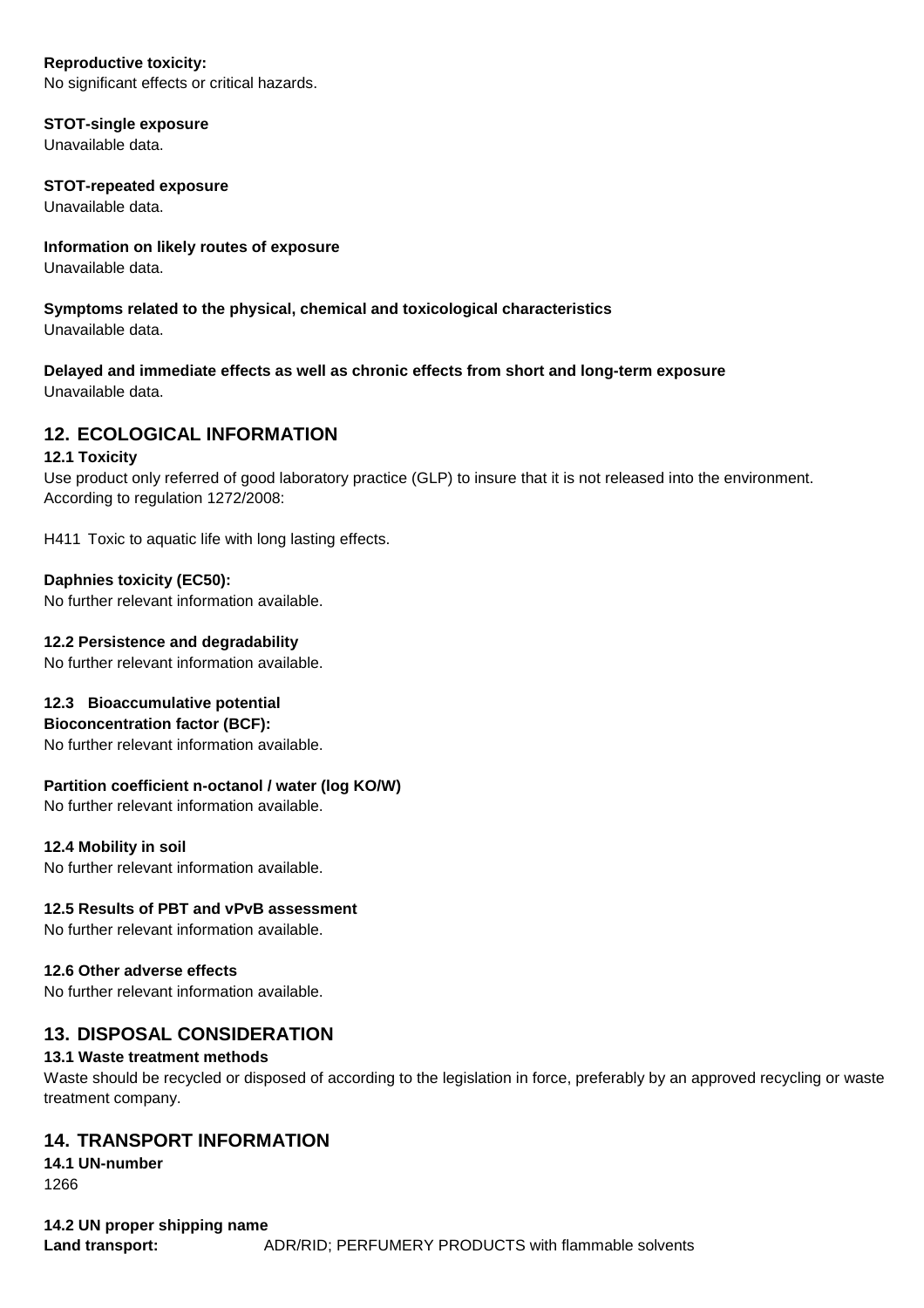| Transport by sea: | IMDG/IMO; PERFUMERY PRODUCTS with flammable solvents  |
|-------------------|-------------------------------------------------------|
| Transport by air: | ICAO/IATA; PERFUMERY PRODUCTS with flammable solvents |

| 14.3 Transport hazard class |         |
|-----------------------------|---------|
| <b>ADR/RID:</b>             | Class 3 |
| <b>IMDG/IMO:</b>            | Class 3 |
| <b>ICAO/IATA:</b>           | Class 3 |
|                             |         |

| 14.4 Packing group |                   |
|--------------------|-------------------|
| ADR/RID:           | Packing group III |
| IMDG/IMO:          | Packing group III |
| ICAO/IATA:         | Packing group III |

# **14.5 Environmental hazards**

IMDG - Sea pollutant: Yes

#### **14.6 Special precautions for user**

Not applicable.

# **14.7 Transport in bulk according to Annex II of MARPOL 73/78 and IBC Code**

Not applicable.

# **15. REGULATORY INFORMATION**

# **15.1 Safety, health and environmental regulations (legislation) specific for the substance or mixture**

Council Directive 67/548/EEC on the approximation of the laws, regulations and administrative provisions relating to the classification, packaging and labelling of dangerous substances and its subsequent amendments.

Directive 1999/45/EC of the European Parliament concerning the approximation of the laws, regulations and administrative provisions relating to the classification, packaging and labelling of dangerous preparations and its subsequent amendments. Council Directive 98/24/EC on the protection of the health and safety of workers from the risks related to chemical agents at work preparations.

Directive 2003/15/EC Directive 2006/8/EC Directive 91/322/EEC Directive 2000/39/EC Regulation (EC) No 1907/2006 (REACH) and its subsequent amendments Regulation (EC) No 1272/2008 (CLP) Regulation (EC) No 790/2009 Directive 2003/105/EC - Protection of workers - Control of major-accident hazards involving dangerous substances and its subsequent amendments German Regulation on Substances Hazardous to Water 2005 (VwVwS),

# **15.2 Chemical safety assessment**

Not relevant.

# **16. OTHER INFORMATION**

# **Latest changes**

This data sheet replaces all previous editions. The content of the SDS is regulated by the Regulation (EC) n°1907/2006 (REACH).

# **Common shortened form:**

| ADR:    | European Agreement concerning the International Carriage of Dangerous Goods by Road |
|---------|-------------------------------------------------------------------------------------|
| CAS:    | Chemical Abstracts Service (division of the American Chemical Society)              |
| CLP:    | Classification, Labeling, Packaging                                                 |
| EINECS: | European Inventory of Existing Commercial Chemical Substances                       |
| FEMA:   | <b>Federal Emergency Management Agency</b>                                          |
| GHS:    | Globally Harmonized System of Classification and Labeling of Chemicals              |
| IATA:   | Dangerous Goods Regulation by the "International Air Transport Association" (IATA)  |
| ICAO:   | Technical Instructions by the "International Civil Aviation Organization" (ICAO)    |
| IMDG:   | International Maritime Code for Dangerous Goods                                     |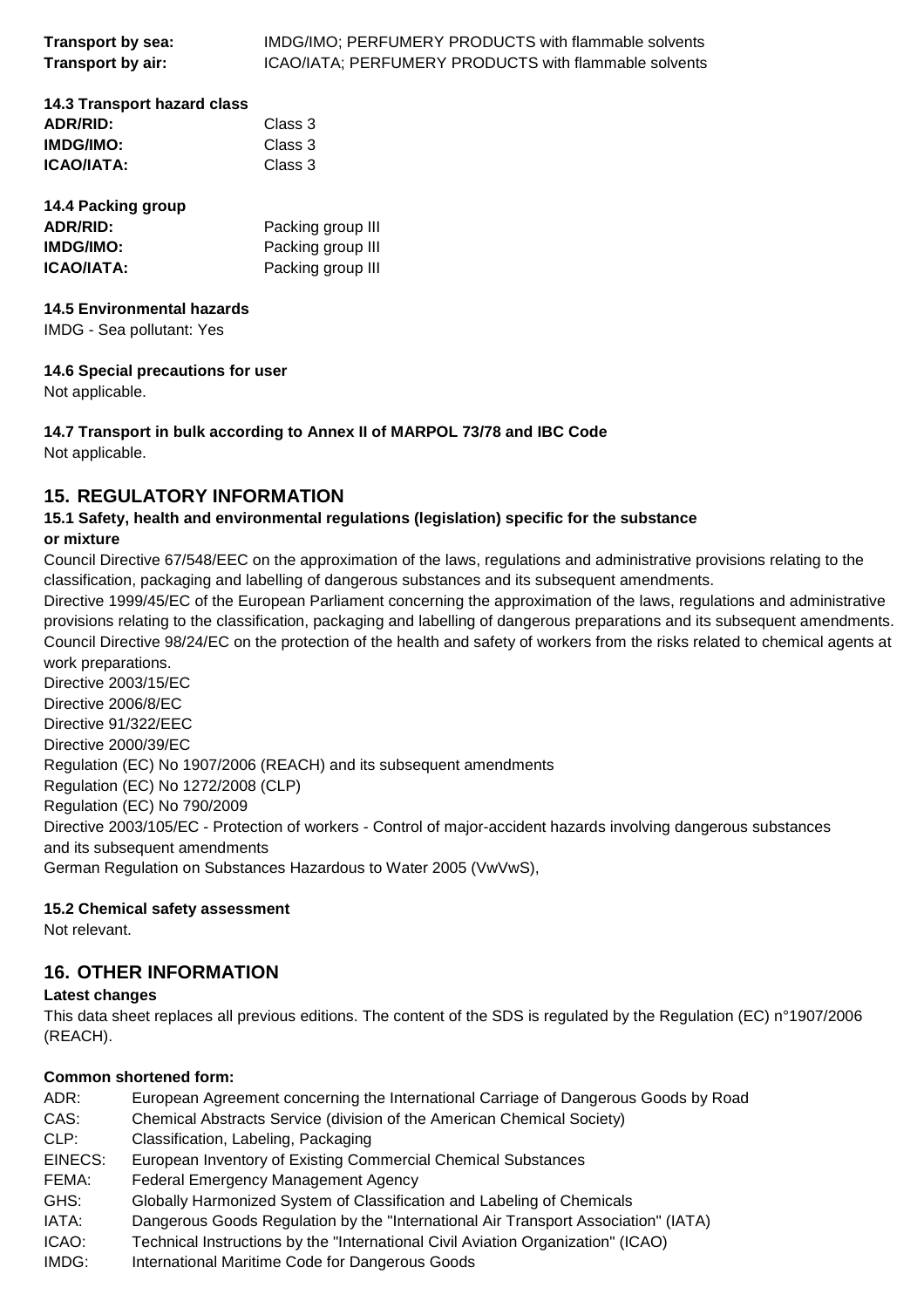| IMO:   | International Maritime Organization                                          |
|--------|------------------------------------------------------------------------------|
| INCI:  | International Nomenclature of Cosmetic Ingredients                           |
| LC50:  | Lethal Concentration for 50 percent of the test population                   |
| LD50:  | Lethal Dose for 50 percent of the test population                            |
| REACH: | Registration, Evaluation, Authorisation and Restriction of Chemicals         |
| PBT:   | <b>Persistent Bioaccumulating Toxicants</b>                                  |
| vPvB:  | Very Persistent and Very Bioaccumulative Substance                           |
| RID:   | Regulation Concerning the International Transport of Dangerous Goods by Rail |
| STOT:  | <b>Specific Target Organ Toxicity</b>                                        |

TSCA: Toxic Substances Control Act

# **Hazard statements according to regulation (EC) 1272/2008 (CLP):**

| Code             | <b>Description</b>                               |
|------------------|--------------------------------------------------|
| H <sub>304</sub> | May be fatal if swallowed and enters airways.    |
| H315             | Causes skin irritation.                          |
| H317             | May cause an allergic skin reaction.             |
| H319             | Causes serious eye irritation.                   |
| H411             | Toxic to aquatic life with long lasting effects. |

# **Precaution statements according to regulation (EC) 1272/2008 (CLP):**

| <b>The common statements abooranig to regulation (EO)</b> TETHEOOO (OET). |                                                                                   |  |  |  |
|---------------------------------------------------------------------------|-----------------------------------------------------------------------------------|--|--|--|
| Code                                                                      | <b>Description</b>                                                                |  |  |  |
| <b>Prevention:</b>                                                        |                                                                                   |  |  |  |
| P <sub>261</sub>                                                          | Avoid breathing dust /fume /gas /mist /vapours /spray.                            |  |  |  |
| P <sub>262</sub>                                                          | Do not get in eyes, on skin, or on clothing.                                      |  |  |  |
| P <sub>264</sub>                                                          | Wash thoroughly after handling.                                                   |  |  |  |
| P <sub>273</sub>                                                          | Avoid release to the environment.                                                 |  |  |  |
| P <sub>280</sub>                                                          | Wear protective gloves/protective clothing/eye protection/face protection/hearing |  |  |  |
| protection/                                                               |                                                                                   |  |  |  |

#### **Response:**

| . <b>.</b>                                |                                                                                        |
|-------------------------------------------|----------------------------------------------------------------------------------------|
| P301+P310                                 | IF SWALLOWED: Immediately call a POISON CENTER or doctor /physician.                   |
| P302+P352                                 | IF ON SKIN: Wash with plenty of soap and water.                                        |
| P305+P351+P338                            | IF IN EYES: Rinse cautiously with water for several minutes. Remove contact lenses, if |
| present and easy to do. Continue rinsing. |                                                                                        |
| P321                                      | Specific treatment (see on this label).                                                |
| P331                                      | Do NOT induce vomiting.                                                                |
| P332+P313                                 | If skin irritation occurs: Get medical advice /attention.                              |
| P333+P313                                 | If skin irritation or rash occurs: Get medical advice /attention.                      |
| P337+P313                                 | If eye irritation persists: Get medical advice /attention.                             |
| P362                                      | Take off contaminated clothing and wash before reuse.                                  |
| P363                                      | Wash contaminated clothing before reuse.                                               |
| P391                                      | Collect spillage.                                                                      |
| Storage:                                  |                                                                                        |
| P403+P233                                 | Store in a well-ventilated place. Keep container tightly closed.                       |
| P405                                      | Store locked up.                                                                       |
| Disposal:                                 |                                                                                        |
| P <sub>501</sub>                          | Dispose of contents/container in accordance with local regulation.                     |
|                                           |                                                                                        |
|                                           |                                                                                        |

| Training advice:               |                |
|--------------------------------|----------------|
| Possible hazards:              | see section 2  |
| First aid measures:            | see section 4  |
| Firefighting measures:         | see section 5  |
| Personal protection equipment: | see section 8  |
| Waste treatment methods:       | see section 13 |

The information this contains is based on the state of our knowledge about the product concerned at the time of update. They are given in good faith. The information given is designed only as guidance for safe handling, use, processing, storage, transportation, disposal and release and is not to be considered a warranty or quality specification. The information relates only to the specific material designated and may not be valid for such material used in combination with any other Materials